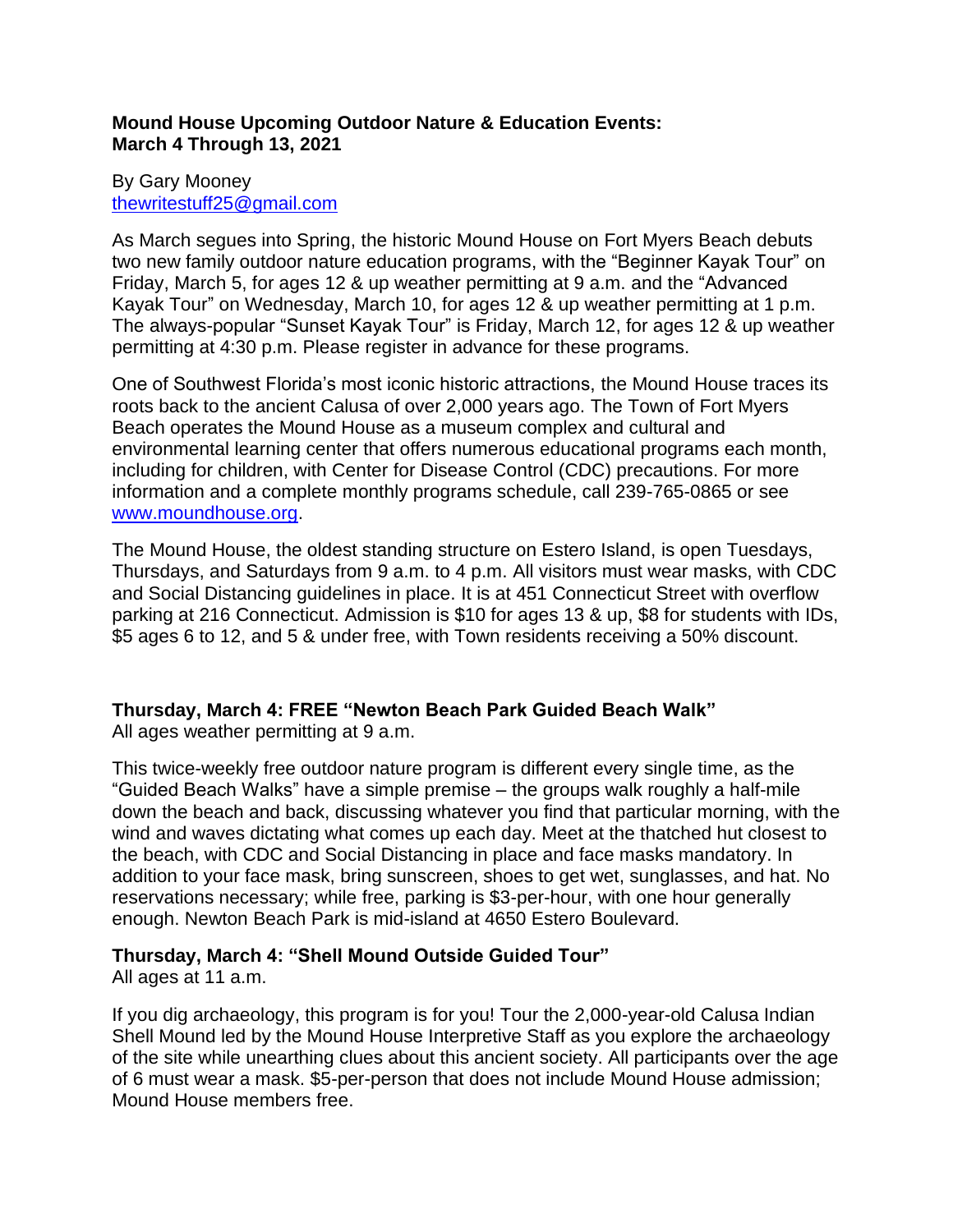# **Thursday, March 4: "Shell Mound Outside Guided Tour"**

All ages at 2 p.m.

If you dig archaeology, this program is for you! Tour the 2,000-year-old Calusa Indian Shell Mound led by the Mound House Interpretive Staff as you explore the archaeology of the site while unearthing clues about this ancient society. All participants over the age of 6 must wear a mask. \$5-per-person that does not include Mound House admission; Mound House members free.

## **Friday, March 5: "Mangroves by Kayak Tour"**

Ages 12 & up weather permitting at 9 a.m.

Explore the winding mangrove creeks and hidden waters of the Estero Bay Aquatic Preserve as only a kayaker can on this Environmental Educator-guided tour of the ancient realm of the Calusa! Witness birds, fish, manatee and dolphins as you paddle through the natural beauty of Estero and Hell Peckney Bays in a tandem kayak. All paddling & safety equipment provided, with kayak tours in accordance with Florida Society of Ethical Ecotourism guidelines. \$45-per-person; Mound House members \$15. Advance reservations necessary; private tours available. CDC and Social Distancing guidelines in place & all participants must wear a mask on land. 8 paddlers per tour.

## **Friday, March 5: NEW "Beginner Kayak Tour"**

Ages 12 & up weather permitting at 9 a.m.

For newbies who want to kayak at their own pace! Participants on this 2-hour informative and scenic tour learn kayaking basics while marveling at the unique Estero Bay and Matanzas Pass environments. \$45-per-person, with Mound House members at \$15 that includes paddling equipment and instruction. CDC and Social Distancing guidelines in place, and all kayakers must wear masks on land. A maximum of 8 paddlers per tour.

# **Saturday, March 6: "Mangroves by Kayak Tour"**

Ages 12 & up weather permitting at 9 a.m.

Explore the winding mangrove creeks and hidden waters of the Estero Bay Aquatic Preserve as only a kayaker can on this Environmental Educator-guided tour of the ancient realm of the Calusa! Witness birds, fish, manatee and dolphins as you paddle through the natural beauty of Estero and Hell Peckney Bays in a tandem kayak. All paddling & safety equipment provided, with kayak tours in accordance with Florida Society of Ethical Ecotourism guidelines. \$45-per-person that includes Mound House admission; Mound House members \$15. Advance reservations necessary; private tours available. CDC and Social Distancing guidelines in place & all participants must wear a mask on land. 8 paddlers per tour.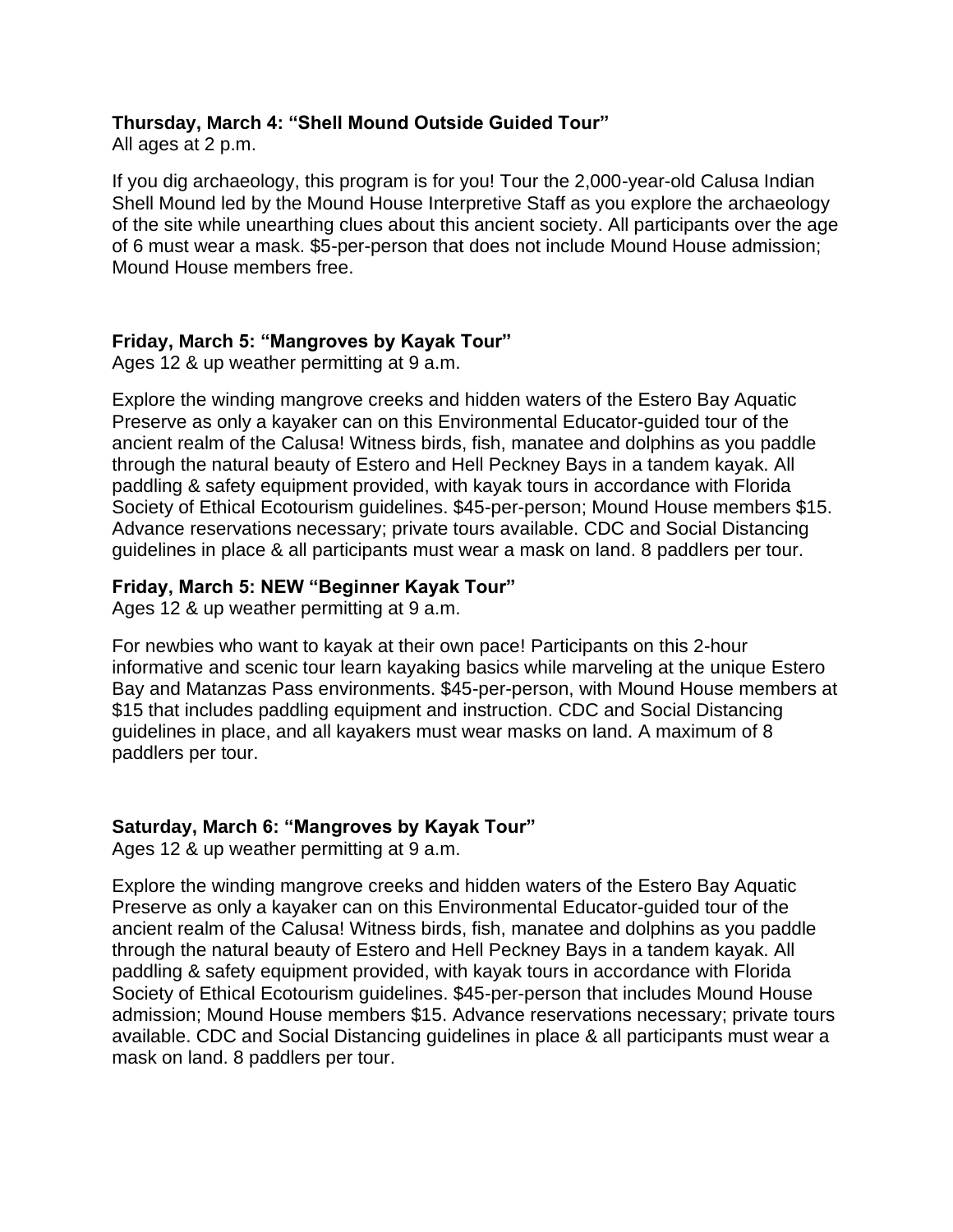# **Saturday, March 6: "Shell Mound Outside Guided Tour"**

All ages at 11 a.m.

If you dig archaeology, this program is for you! Tour the 2,000-year-old Calusa Indian Shell Mound led by the Mound House Interpretive Staff as you explore the archaeology of the site while unearthing clues about this ancient society. All participants over the age of 6 must wear a mask. \$5-per-person that does not include Mound House admission; Mound House members free.

#### **Saturday, March 6: "Family Fun Kayak Tour"**

Ages 6 & up weather permitting at 1 p.m.

Fun for the whole family on a specially-designed Environmental Educator-guided kayak tour! See birds, dolphins, manatee, and other wildlife while paddling through the Estero Bay mangroves. Your family must have children between the ages of 6 to 11 to qualify, with advance registration necessary. \$25-per-person age 13 & up; \$15-per-person ages 6 to 12 that includes Mound House admission. The Mound House provides all equipment, with CDC and Social Distancing in place; all participants must wear a mask on land. Maximum of 8 people per program.

## **Saturday, March 6: "Shell Mound Outside Guided Tour"**

All ages at 2 p.m.

If you dig archaeology, this program is for you! Tour the 2,000-year-old Calusa Indian Shell Mound led by the Mound House Interpretive Staff as you explore the archaeology of the site while unearthing clues about this ancient society. All participants over the age of 6 must wear a mask. \$5-per-person that does not include Mound House admission; Mound House members free.

# **Tuesday, March 9: FREE "Newton Beach Park Guided Beach Walk"**

All ages weather permitting at 9 a.m.

This twice-weekly free outdoor nature program is different every single time, as the "Guided Beach Walks" have a simple premise – the groups walk roughly a half-mile down the beach and back, discussing whatever you find that particular morning, with the wind and waves dictating what comes up each day. Meet at the thatched hut closest to the beach, with CDC and Social Distancing in place and face masks mandatory. In addition to your face mask, bring sunscreen, shoes to get wet, sunglasses, and hat. No reservations necessary; while free, parking is \$3-per-hour, with one hour generally enough. Newton Beach Park is mid-island at 4650 Estero Boulevard.

## **Tuesday, March 9: "Family Adventures" Outdoors Program**

Adults & children age 5 & older weather permitting at 10 a.m.

Explore everything fun at the Mound House on this outdoor activity, as the interpretive staff leads families through entertaining and educational experiences you will remember for a lifetime! All participants must wear a mask with CDC and Social Distancing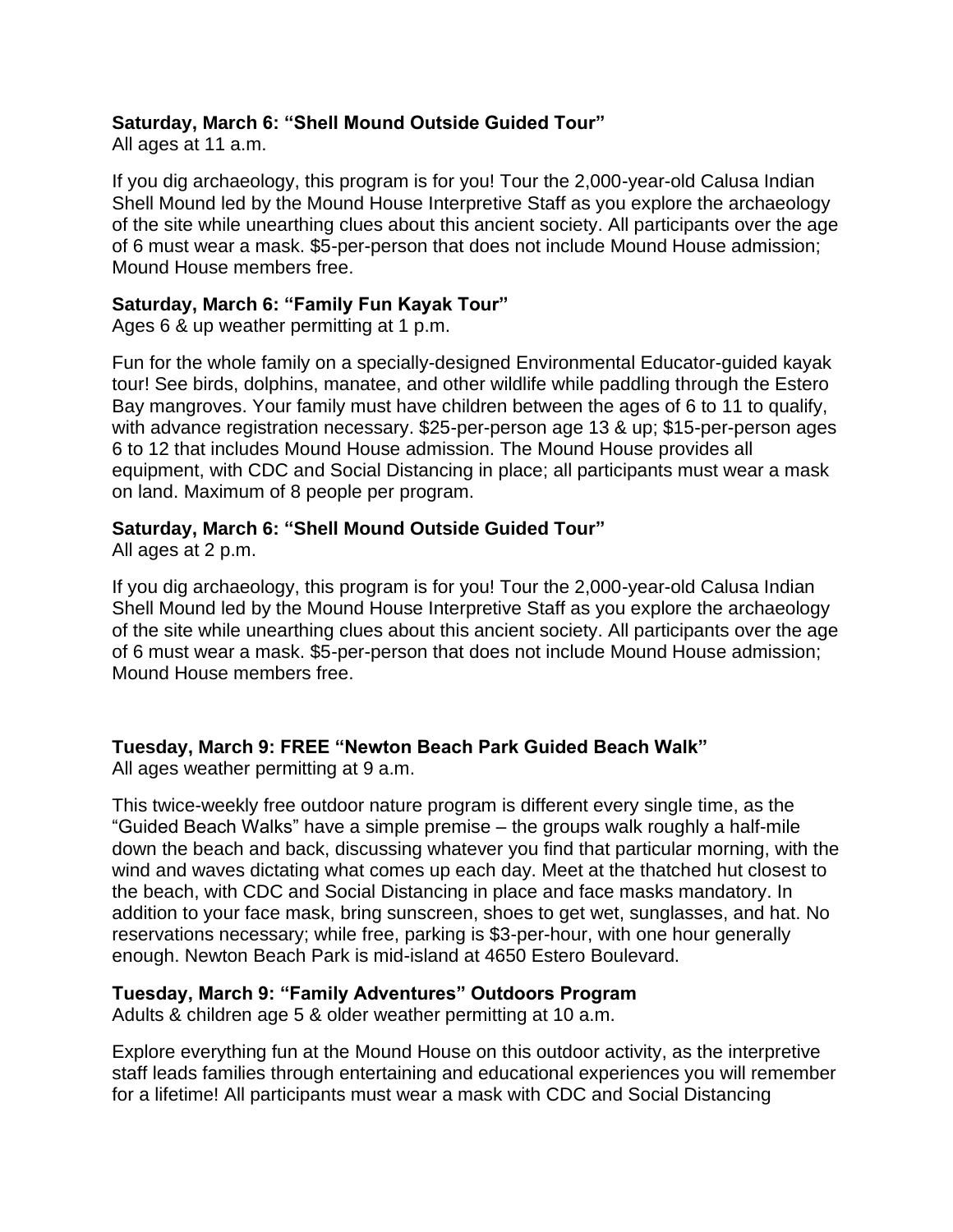guidelines in place. \$2-per-person that does not include Mound House admission; Mound House members free.

## **Tuesday, March 9: "Shell Mound Outside Guided Tour"**

All ages at 11 a.m.

If you dig archaeology, this program is for you! Tour the 2,000-year-old Calusa Indian Shell Mound led by the Mound House Interpretive Staff as you explore the archaeology of the site while unearthing clues about this ancient society. All participants over the age of 6 must wear a mask. \$5-per-person that does not include Mound House admission; Mound House members free.

## **Tuesday, March 9: "Shell Mound Outside Guided Tour"**

All ages at 2 p.m.

If you dig archaeology, this program is for you! Tour the 2,000-year-old Calusa Indian Shell Mound led by the Mound House Interpretive Staff as you explore the archaeology of the site while unearthing clues about this ancient society. All participants over the age of 6 must wear a mask. \$5-per-person that does not include Mound House admission; Mound House members free.

## **Wednesday, March 10: "Mangroves by Kayak Tour"**

Ages 12 & up weather permitting at 9 a.m.

Explore the winding mangrove creeks and hidden waters of the Estero Bay Aquatic Preserve as only a kayaker can on this Environmental Educator-guided tour of the ancient realm of the Calusa! Witness birds, fish, manatee and dolphins as you paddle through the natural beauty of Estero and Hell Peckney Bays in a tandem kayak. All paddling & safety equipment provided, with kayak tours in accordance with Florida Society of Ethical Ecotourism guidelines. \$45-per-person; Mound House members \$15. Advance reservations necessary; private tours available. CDC and Social Distancing guidelines in place & all participants must wear a mask on land. 8 paddlers per tour.

## **Wednesday, March 10: NEW "Advanced Kayak Tour"**

Ages 12 & up weather permitting at 1 p.m.

For kayakers who want a new 3-hour challenge of exploring areas of the Estero Bay where few get to venture, including the Hell Peckney Bay's mangrove isles! \$55-perperson; Mound House members \$25 that includes all paddling & safety equipment. Advance reservations necessary, with CDC and Social Distancing guidelines in place and all participants must wear a mask on land. A maximum of 8 paddlers per tour.

# **Thursday, March 11: FREE "Newton Beach Park Guided Beach Walk"**

All ages weather permitting at 9 a.m.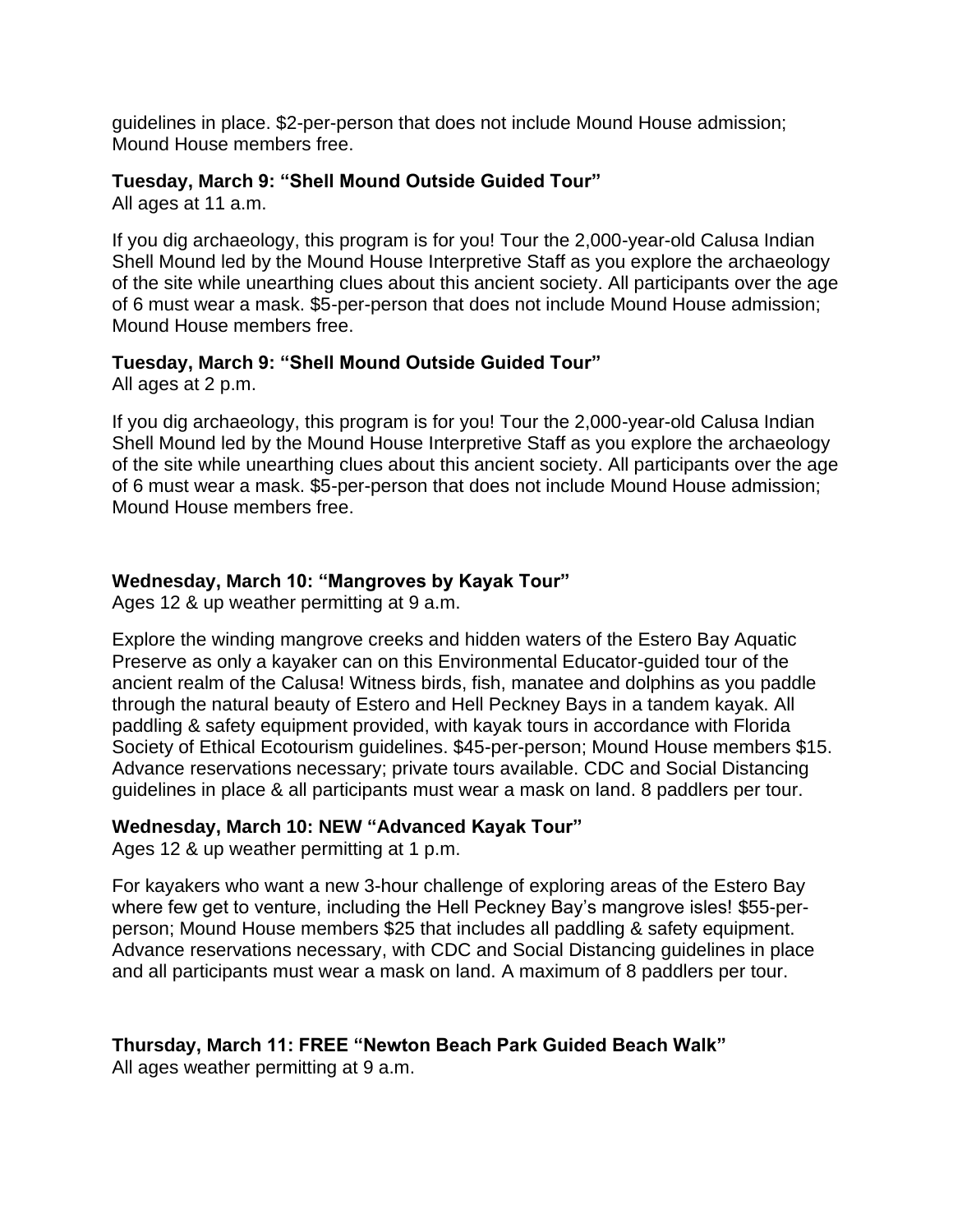This twice-weekly free outdoor nature program is different every single time, as the "Guided Beach Walks" have a simple premise – the groups walk roughly a half-mile down the beach and back, discussing whatever you find that particular morning, with the wind and waves dictating what comes up each day. Meet at the thatched hut closest to the beach, with CDC and Social Distancing in place and face masks mandatory. In addition to your face mask, bring sunscreen, shoes to get wet, sunglasses, and hat. No reservations necessary; while free, parking is \$3-per-hour, with one hour generally enough. Newton Beach Park is mid-island at 4650 Estero Boulevard.

#### **Thursday, March 11: "Shell Mound Outside Guided Tour"**

All ages at 11 a.m.

If you dig archaeology, this program is for you! Tour the 2,000-year-old Calusa Indian Shell Mound led by the Mound House Interpretive Staff as you explore the archaeology of the site while unearthing clues about this ancient society. All participants over the age of 6 must wear a mask. \$5-per-person that does not include Mound House admission; Mound House members free.

## **Thursday, March 11: "Family Adventures" Outdoors Program**

Adults & children age 5 & older weather permitting at 2 p.m.

Explore everything fun at the Mound House on this outdoor activity, as the interpretive staff leads families through entertaining and educational experiences you will remember for a lifetime! All participants must wear a mask with CDC and Social Distancing guidelines in place. \$2-per-person that does not include Mound House admission; Mound House members free.

# **Friday, March 12: "Mangroves by Kayak Tour"**

Ages 12 & up weather permitting at 9 a.m.

Explore the winding mangrove creeks and hidden waters of the Estero Bay Aquatic Preserve as only a kayaker can on this Environmental Educator-guided tour of the ancient realm of the Calusa! Witness birds, fish, manatee and dolphins as you paddle through the natural beauty of Estero and Hell Peckney Bays in a tandem kayak. All paddling & safety equipment provided, with kayak tours in accordance with Florida Society of Ethical Ecotourism guidelines. \$45-per-person; Mound House members \$15. Advance reservations necessary; private tours available. CDC and Social Distancing guidelines in place & all participants must wear a mask on land. 8 paddlers per tour.

## **Friday, March 12: "Sunset Kayak Tour"**

Ages 12 & up weather permitting at 4:30 p.m.

People travel from all over the nation and world to marvel at Fort Myers Beach sunsets, but not many get to do so by kayak! In addition to catching a breathtaking sunset, explore the tidal creeks and winding mangrove tunnels that extend into the hidden backwaters of Estero Bay while experiencing the estuary's abundant wildlife in the quiet of twilight in accordance with the Florida Society for Ethical Ecotourism guidelines. The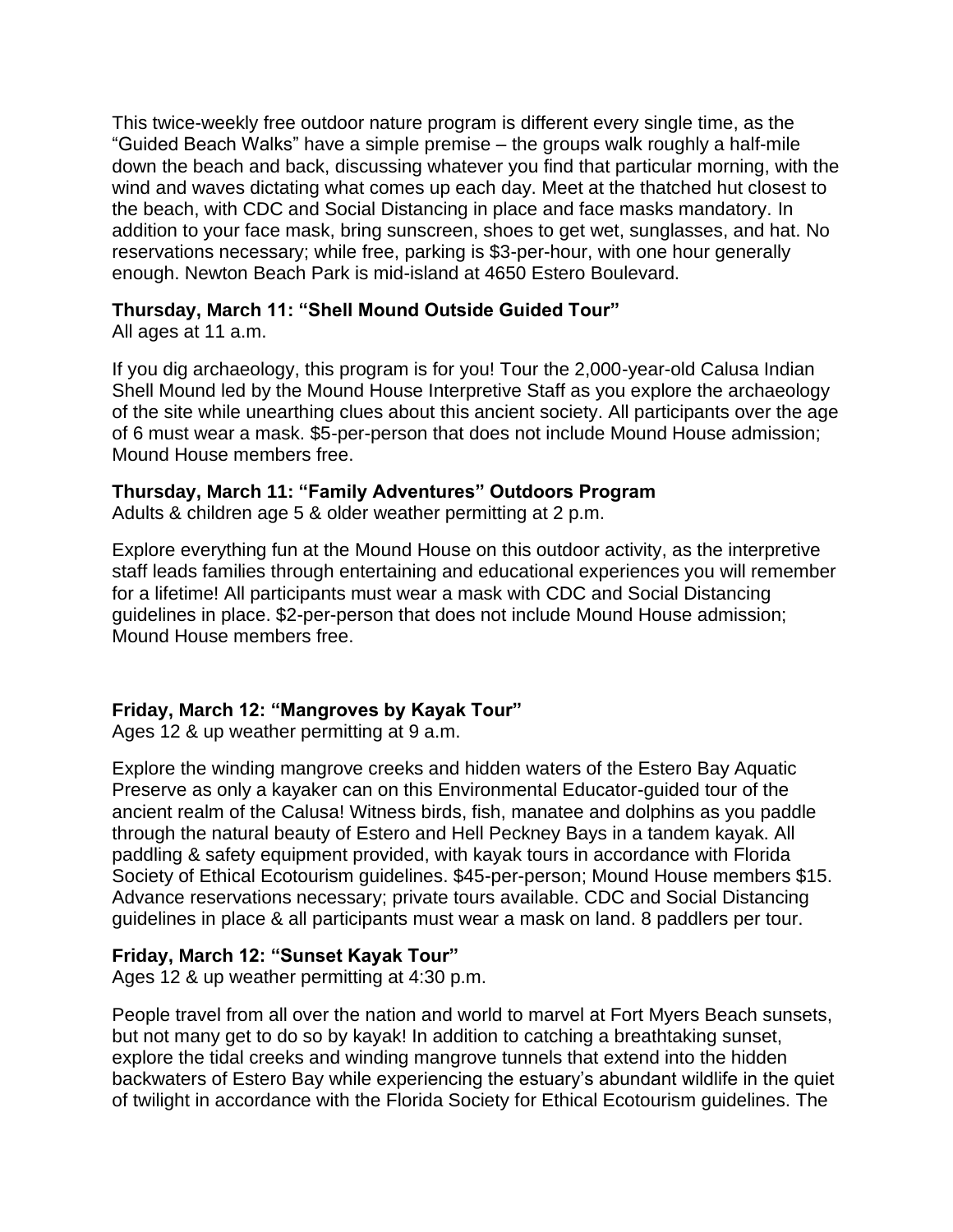Mound House provides all paddling and safety equipment, with CDC and Social Distancing in place; all participants must wear masks on land. \$45-per-person; Mound House Members \$15. A maximum of 8 paddlers per tour, with private tours available.

## **Saturday, March 13: "Mangroves by Kayak Tour"**

Ages 12 & up weather permitting at 9 a.m.

Explore the winding mangrove creeks and hidden waters of the Estero Bay Aquatic Preserve as only a kayaker can on this Environmental Educator-guided tour of the ancient realm of the Calusa! Experience birds, fish, manatee and dolphins as you paddle through the natural beauty of Estero and Hell Peckney Bays in a tandem kayak. All paddling & safety equipment provided, with kayak tours in accordance with Florida Society of Ethical Ecotourism guidelines. \$45-per-person that includes Mound House admission; Mound House members \$15. Advance reservations necessary; private tours available. CDC and Social Distancing guidelines in place & all participants must wear a mask on land. 8 paddlers per tour.

## **Saturday, March 13: "Family Adventures" Outdoors Program**

Adults & children age 5 & older weather permitting at 10 a.m.

Explore everything fun at the Mound House on this outdoor activity, as the interpretive staff leads families through entertaining and educational experiences you will remember for a lifetime! All participants must wear a mask with CDC and Social Distancing guidelines in place. \$2-per-person that does not include Mound House admission; Mound House members free.

# **Saturday, March 13: "Shell Mound Outside Guided Tour"**

All ages at 11 a.m.

If you dig archaeology, this program is for you! Tour the 2,000-year-old Calusa Indian Shell Mound led by the Mound House Interpretive Staff as you explore the archaeology of the site while unearthing clues about this ancient society. All participants over the age of 6 must wear a mask. \$5-per-person that does not include Mound House admission; Mound House members free.

# **Saturday, March 13: "Family Fun Kayak Tour"**

Ages 6 & up weather permitting at 1 p.m.

Fun for the whole family on a specially-designed Environmental Educator-guided kayak tour! See birds, dolphins, manatee, and other wildlife while paddling through the Estero Bay mangroves. Your family must have children between the ages of 6 to 11 to qualify, with advance registration necessary. \$25-per-person age 13 & up; \$15-per-person ages 6 to 12 that includes Mound House admission. The Mound House provides all equipment, with CDC and Social Distancing in place; all participants must wear a mask on land. Maximum of 8 people per program.